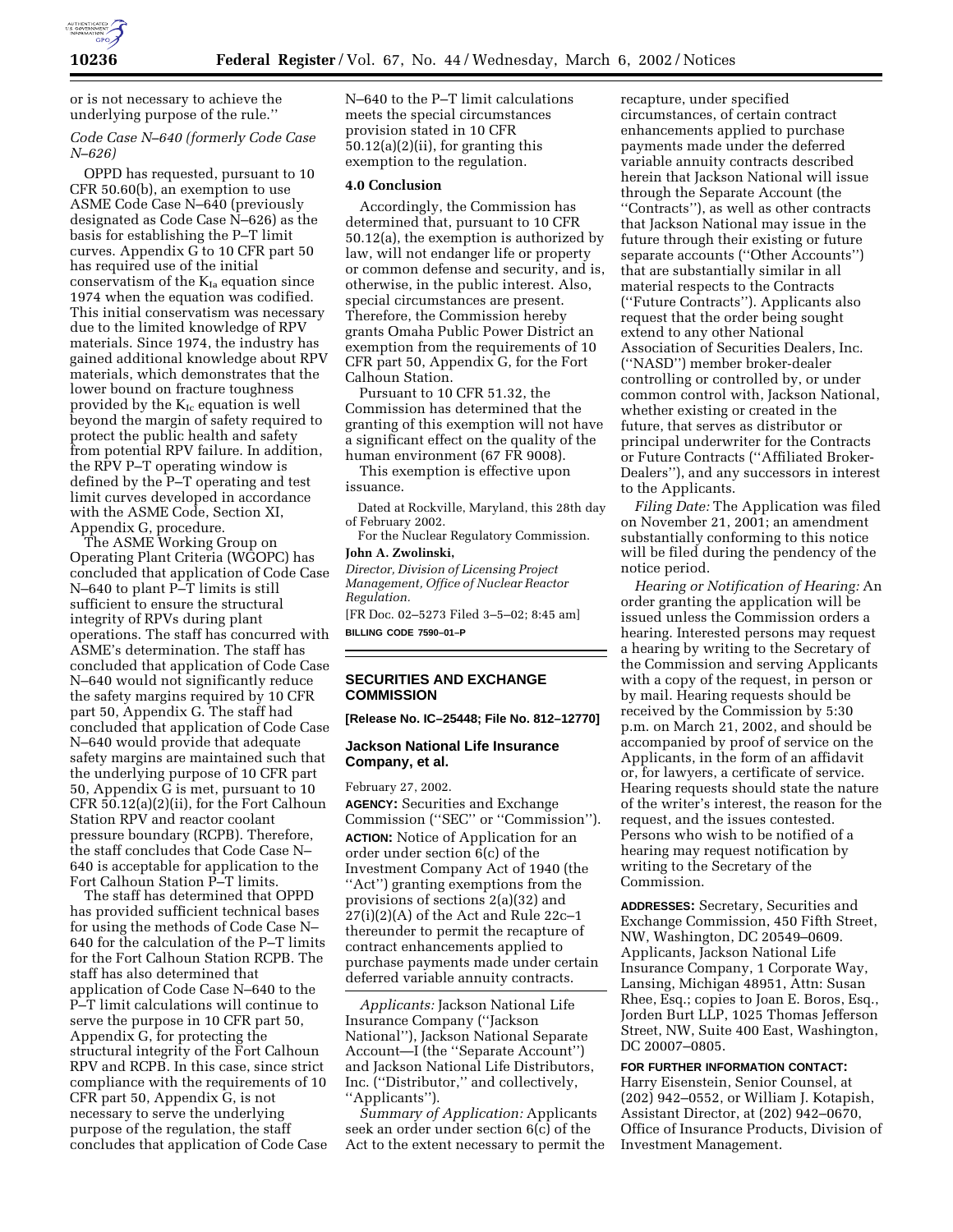# **SUPPLEMENTARY INFORMATION:** The

following is a summary of the application. The complete application is available for a fee from the SEC's Public Reference Branch, 450 Fifth Street, NW, Washington, DC 20549–0102 ((202) 942–8090).

#### **Applicants' Representations**

1. Jackson National is a stock life insurance company organized under the laws of the state of Michigan in June 1961. Its legal domicile and principal business address is 1 Corporate Way, Lansing, Michigan 48951. Jackson National is admitted to conduct life insurance and annuity business in the District of Columbia and all states except New York. Jackson National is ultimately a wholly-owned subsidiary of Prudential plc (London, England).

2. The Separate Account was established by Jackson National on June 14, 1993, pursuant to the provisions of Michigan law and the authority granted under a resolution of Jackson National's Board of Directors. Jackson National is the depositor of the Separate Account. The Separate Account meets the definition of a ''separate account'' under the federal securities laws and is registered with the Commission as a unit investment trust under the Act (File No. 811–08664). The Separate Account will fund the variable benefits available under the Contracts. The offering of the Contracts will be registered under the Securities Act of 1933 (the "1933 Act").

3. The Distributor is a wholly-owned subsidiary of Jackson National and serves as the distributor of the Contracts. The Distributor is registered with the Commission as a broker-dealer under the Securities Exchange Act of 1934 (the ''1934 Act'') and is a member of the NASD. The Distributor enters into selling group agreements with affiliated and unaffiliated broker-dealers. The Contracts are sold by licensed insurance agents, where the Contracts may be lawfully sold, who are registered representatives of broker-dealers which are registered under the 1934 Act and are members of the NASD.

4. The Contracts require a minimum initial premium payment of \$10,000 under most circumstances (\$2,000 for a qualified plan contract). Subsequent payments may be made at any time during the accumulation phase. Each subsequent payment must be at least \$500 (\$50 under an automatic payment plan). Prior approval by Jackson National is required for aggregate premium payments of over \$1,000,000.

5. The Contracts permit owners to accumulate contract values on a fixed basis through allocations to one of four fixed accounts (the ''Fixed Accounts''), including two ''Guaranteed Fixed Accounts'' which offer guaranteed crediting rates for specified periods of time (one and three years), and two ''DCA+ Fixed Accounts'' (used in connection with dollar cost averaging transfers, each of which from time to time offers special crediting rates).

6. The Contracts also permit owners to accumulate contract values on a variable basis, through allocations to one or more of the investment divisions of the Separate Account (the ''Investment Divisions,'' collectively with the Fixed Accounts, the ''Allocation Options''). 34 Investment Divisions are expected to be offered under the Contracts, but additional Investment Divisions may be offered in the future and some of those currently expected to be offered could be eliminated or combined with other Investment Divisions in the future. Similarly, Future Contracts may offer additional or different Investment Divisions.

7. Transfers among the Investment Divisions are permitted. The first 15 transfers in a contract year are free; subsequent transfers cost \$25. Certain transfers to, from and among the Fixed Accounts are also permitted during the Contracts' accumulation phase, but are subject to certain adjustments and limitations. Dollar cost averaging and rebalancing transfers are offered at no charge and do not count against the 15 free transfers permitted each year.

8. If one of the optional Contract Enhancement endorsements is elected, each time an owner makes a premium payment during the first contract year, Jackson National will add an additional amount to the owner's contract value (a ''Contract Enhancement''). All Contract Enhancements are paid from Jackson National's general account assets. The Contract Enhancement is equal to two percent of the premium payment. Jackson National will allocate the Contract Enhancement to the Guaranteed Accounts and/or Investment Divisions in the same proportion as the premium payment allocation. The Contract Enhancement is not credited to any premiums received after the first contract year.

9. There is an asset-based charge for each of the Contract Enhancements. The Contract Enhancement has a 0.67% charge that applies for three years. These charges will also be assessed against any amounts an owner has allocated to the Guaranteed Fixed Accounts, resulting in a credited interest rate of 0.67% less than the annual credited interest rate that would apply to the Guaranteed Fixed Accounts if the Contract Enhancement had not

been elected. However, the interest rate will never go below three percent.

10. Jackson National will recapture all or a portion of any Contract Enhancements by imposing a recapture charge whenever an owner: (i) Makes a total withdrawal within the recapture charge period (three years after a first year payment) or a partial withdrawal of corresponding premiums within the recapture charge period in excess of those permitted under the Contracts' free withdrawal provisions, unless the withdrawal is made for certain healthrelated emergencies specified in the Contracts; (ii) elects to receive payments under an income option within the recapture charge period; or (iii) returns the Contract during the free look period.

11. The amount of the recapture charge varies, depending upon which Contract Enhancement is elected and when the charge is imposed, as follows:

Contract Enhancement Recapture Charge (as a percentage of first year premium payments)

Completed Years Since Receipt of Premium *0 1 2 3+*

Recapture Charge (%)

2 1.5 .75 0

12. The recapture charge percentage will be applied to the corresponding premium reflected in the amount withdrawn or the amount applied to income payments that remains subject to a withdrawal charge. Recapture charges only apply to premiums received in the first Contract Year.

13. Recapture charges will be waived upon death or exercise of a Terminal Illness claim, Accelerated Benefit claim, or Nursing Home claim. Recapture charges will be waived on minimum required distributions. Recapture charges will be applied upon annuitization, even in a situation where the Withdrawal Charge is waived. The amount recaptured will be taken from the Investment Division and the Guaranteed Fixed Accounts in the same proportion as the withdrawal charge. Partial withdrawals will be deemed to remove premium payments on a first-infirst-out basis (the order that entails payment of the lowest withdrawal and recapture charges).

14. Jackson National does not assess the recapture charge on any payments paid out as: death benefits; withdrawals necessary to satisfy the minimum distribution requirements of the Internal Revenue Code; if permitted by the owner's state, withdrawals of up to \$250,000 from the Separate Account or from the Fixed Accounts in connection with the owner's terminal illness or if the owner needs extended hospital or nursing home care as provided in the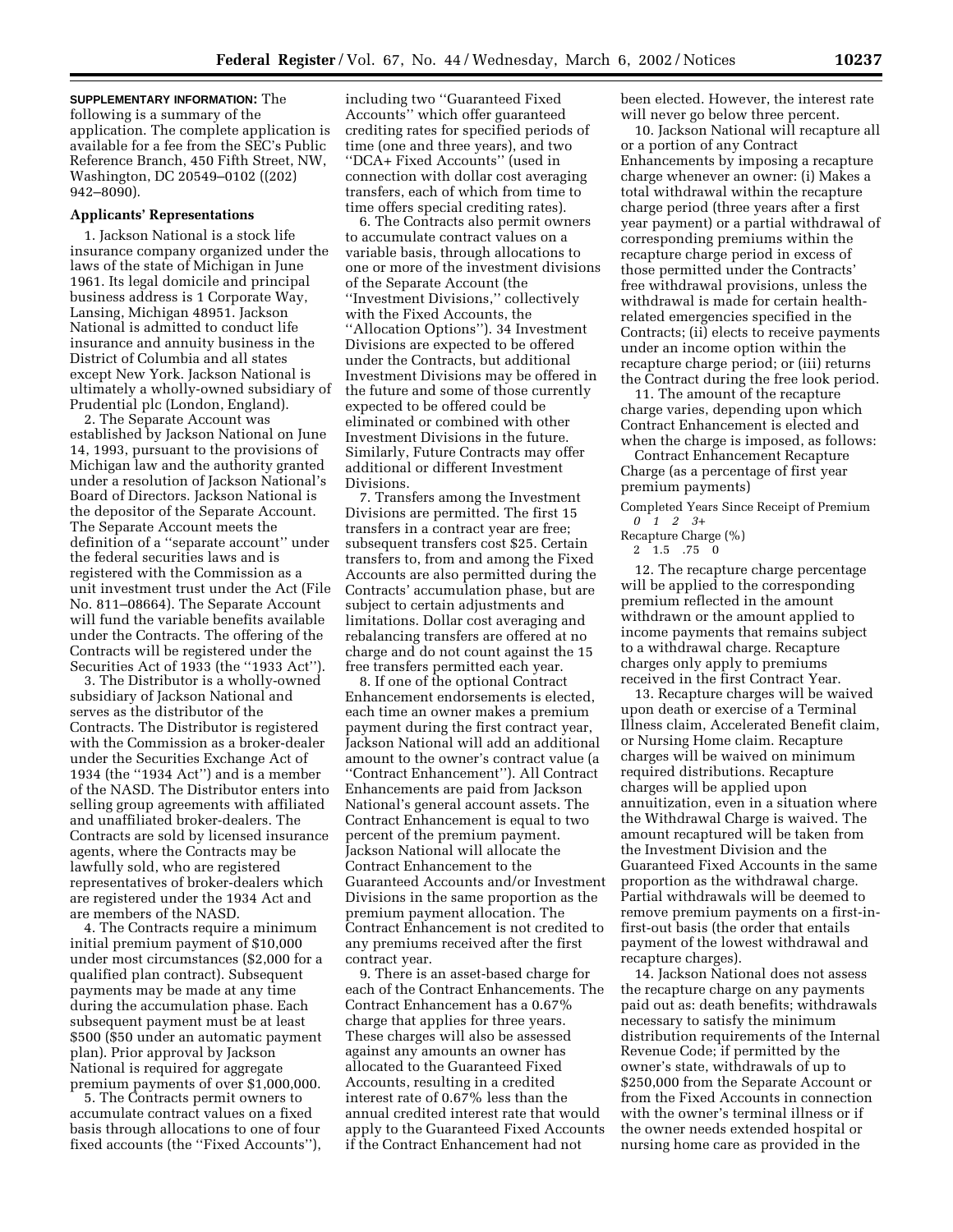Contract; or if permitted by the owner's state, withdrawals of up to 25% of contract value (12.5% for each of two joint owners) in connection with certain serious medical conditions specified in the Contract.

15. The contract value will reflect any gains or losses attributable to a Contract Enhancement described above. Contract Enhancements, and any gains or losses attributable to a Contract Enhancement, distributed under the Contracts will be considered earnings under the Contract for tax purposes and for purposes of calculating free withdrawal amounts.

16. The Contracts have a ''free look'' period of ten days after the owner receives the Contract (or any longer period required by state law). Contract value, without the deduction for any sales charges, is returned upon exercise of free look rights by an owner unless state law requires the return of premiums paid. The Contract Enhancement recapture charge reduces the amount returned.

17. In addition to the Contract Enhancement charges and the Contract Enhancement recapture charges, the Contracts have the following charges: mortality and expense risk charge of 1.50% for the first six years and 1.30% thereafter (each as an annual percentage of average daily account value); administration charge of 0.15% (as an annual percentage of average daily account value); contract maintenance charge of \$35 per year (waived if contract value is \$50,000 or more at the time the charge is imposed); a transfer fee of \$25 for each transfer in excess of 15 in a contract year (for purposes of which dollar cost averaging and rebalancing transfers are excluded); a commutation fee that applies only upon withdrawals from income payments for a fixed period; and a withdrawal charge that applies to total withdrawals, to certain partial withdrawals, and on the income date (the date income payments commence) if the income date is within a year of the date the Contract was issued.

18. In addition, the contracts have certain other charges for various optional features. These include an Earnings Protection Benefit charge of 0.30% (as an annual percentage of daily account value); a 20% additional free withdrawal benefit charge of 0.30% (as an annual percentage of daily account value); an optional death benefit charge of either 0.15% or 0.25% (as an annual percentage of daily account value), depending upon which (if any) optional death benefit endorsement is elected; and a charge for an optional guaranteed minimum income benefit.

19. The withdrawal charge for the Contracts varies, depending upon the contribution year of the premium withdrawn as follows:

Withdrawal Charge (as a percentage of premium payments):

Completed Years Since Receipt of Premium

*0* 1 *2 3+* Withdrawal Charge (%)

8760

20. The withdrawal charge is waived upon withdrawals to satisfy the minimum distribution requirements of the Internal Revenue Code and, to the extent permitted by state law, the withdrawal fee is waived in connection with withdrawals of: (i) up to \$250,000 from the Investment Divisions or the Guaranteed Fixed Accounts of the Contracts in connection with the terminal illness of the owner of a Contract, or in connection with extended hospital or nursing home care for the owner; and (ii) up to 25% (12.5% each for two joint owners) of contract value in connection with certain serious medical conditions specified in the Contract.

## **Applicants' Legal Analysis**

1. Section 6(c) of the Act authorizes the Commission to exempt any person, security or transaction, or any class or classes of persons, securities or transactions from the provisions of the Act and the rules promulgated thereunder if and to the extent that such exemption is necessary or appropriate in the public interest and consistent with the protection of investors and the purposes fairly intended by the policy and provisions of the Act. Applicants request that the Commission pursuant to section 6(c) of the Act grant the exemptions requested below with respect to the Contracts and any Future Contracts funded by the Separate Account or Other Accounts that are issued by Jackson National and underwritten or distributed by the Distributor or Affiliated Broker-Dealers. Applicants undertake that Future Contracts funded by the Separate Account or Other Accounts, in the future, will be substantially similar in all material respects to the Contracts. Applicants believe that the requested exemptions are appropriate in the public interest and consistent with the protection of investors and the purposes fairly intended by the policy and provisions of the Act.

2. Subsection (i) of Section 27 of the Act provides that Section 27 does not apply to any registered separate account funding variable insurance contracts, or to the sponsoring insurance company and principal underwriter of such

account, except as provided in paragraph (2) of the subsection. Paragraph (2) provides that it shall be unlawful for such a separate account or sponsoring insurance company to sell a contract funded by the registered separate account unless such contract is a redeemable security. Section 2(a)(32) defines ''redeemable security'' as any security, other than short-term paper, under the terms of which the holder, upon presentation to the issuer, is entitled to receive approximately his proportionate share of the issuer's current net assets, or the cash equivalent thereof.

3. Applicants submit that the recapture of the Contract Enhancement in the circumstances set forth in the application would not deprive an owner of his or her proportionate share of the issuer's current net assets. A Contract owner's interest in the amount of the Contract Enhancement allocated to his or her Contract value upon receipt of a premium payment is not fully vested until three complete years following a premium. Until or unless the amount of any Contract Enhancement is vested, Jackson National retains the right and interest in the Contract Enhancement amount, although not in the earnings attributable to that amount. Thus, Applicants urge that when Jackson National recaptures any Contract Enhancement it is simply retrieving its own assets, and because a Contract owner's interest in the Contract Enhancement is not vested, the Contract owner has not been deprived of a proportionate share of the Separate Account's assets, *i.e.,* a share of the Separate Account's assets proportionate to the Contract owner's contract value.

4. In addition, Applicants state that it would be patently unfair to allow a Contract owner exercising the free-look privilege to retain the Contract Enhancement amount under a Contract that has been returned for a refund after a period of only a few days. If Jackson National could not recapture the Contract Enhancement, Applicants claim that individuals could purchase a Contract with no intention of retaining it and simply return it for a quick profit. Furthermore, Applicants state that the recapture of the Contract Enhancement relating to withdrawals or receiving income payments within the first three years of a premium contribution is designed to protect Jackson National against Contract owners not holding the Contract for a sufficient time period. According to Applicants, it would provide Jackson National with insufficient time to recover the cost of the Contract Enhancement, to its financial detriment.